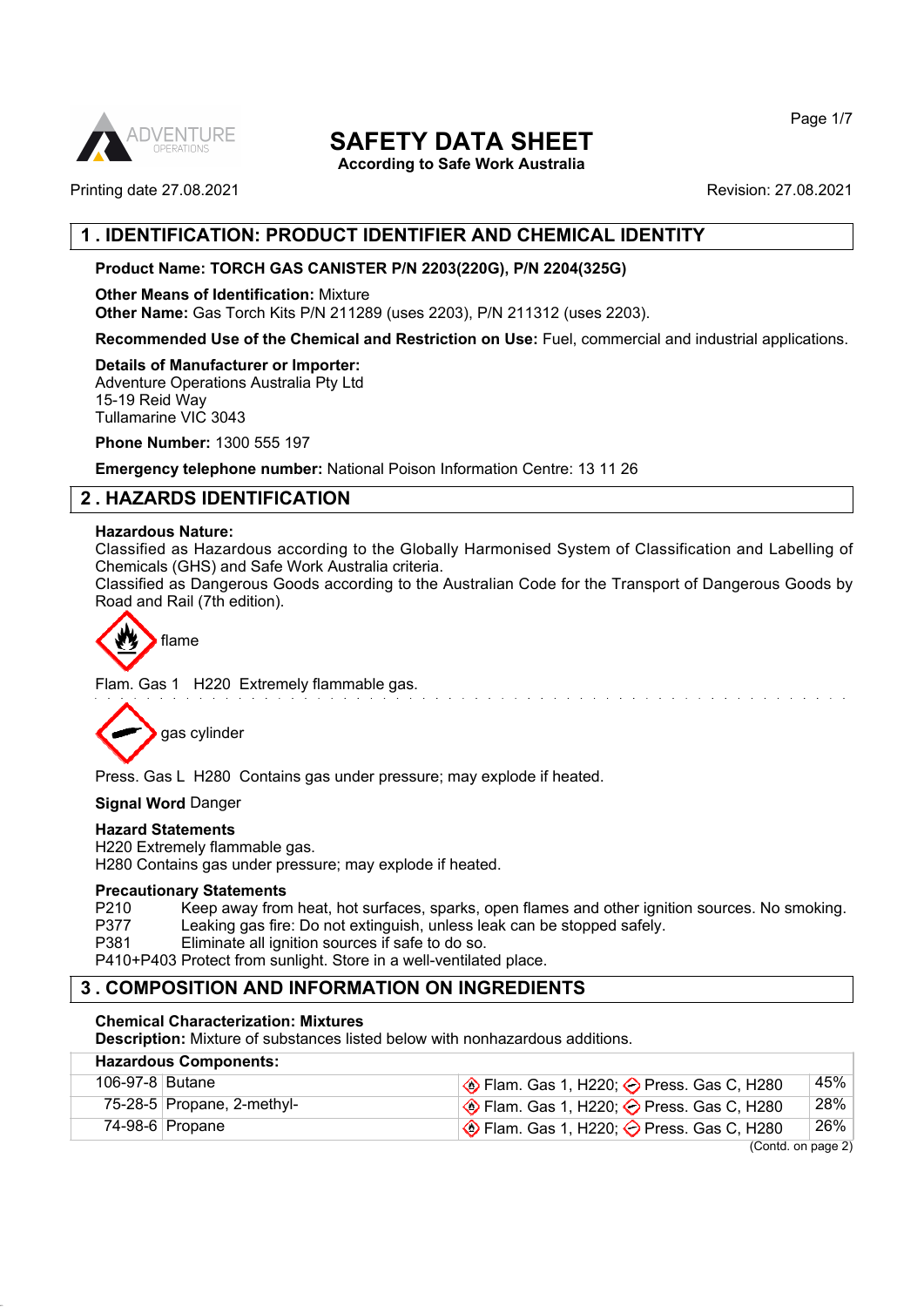**According to Safe Work Australia**

Printing date 27.08.2021 Revision: 27.08.2021

### **Product Name: TORCH GAS CANISTER P/N 2203(220G), P/N 2204(325G)**

(Contd. of page 1)

## **4 . FIRST AID MEASURES**

#### **Inhalation:**

In high concentrations may cause asphyxiation. Symptoms may include loss of mobility and consciousness. Victim may not be aware of asphyxiation. If inhaled, remove to fresh air. If not breathing, give artificial respiration. If breathing is difficult, give oxygen. Seek medical attention if breathing problems develop.

#### **Skin Contact:**

Contact with evaporating liquid may cause frostbite or freezing of skin. Thaw frosted parts with lukewarm water. Do not rub affected area. Do not use hot water. Cryogenic (low temperature) burns which result in blistering or deeper tissue freezing should be promptly treated by a physician.

#### **Eye Contact:**

In case of eye contact, rinse cautiously with water or saline solution for several minutes until no chemical remains. Remove contact lenses, if present and easy to do. Continue rinsing. Seek medical attention.

#### **Ingestion:**

Ingestion is not considered a potential route of exposure. Do not give anything by mouth to an unconscious person. Seek immediate medical attention.

#### **Symptoms Caused by Exposure:**

Inhalation: May affect central nervous system and cause headache, dullness, difficulty in breathing, drowsiness, and losing consciousness. In high concentrations may cause asphyxiation. Symptoms may include loss of mobility and consciousness. Victim may not be aware of asphyxiation.

Skin Contact: Contact with evaporating liquid may cause frostbite or freezing of skin, blistering and paralysis. Eye Contact: May cause frostbite or problem with vision.

Ingestion: Gas ingestion is not likely to occur. However, may cause frostbite on the lips, mouth, and membrane if liquid is swallowed.

## **5 . FIRE FIGHTING MEASURES**

**Suitable Extinguishing Media:** Carbon dioxide, powder, water spray and water fog.

#### **Specific Hazards Arising from the Chemical:**

Flammable gas. Vapours are heavier than air and may travel along the ground and collect in low or confined areas and be exposed to a source of ignition (pilot light, heater, electric motor) some distance away and backfire. Containers may burst or explode if exposed to heat or spark. Low electrical conduction may cause static electricity, and be ignited by a spark.

Shut off gas source and allow the fire to burn itself out. Gas fires should not be extinguished unless the gas flow can be stopped immediately.If gas source cannot be shut off immediately, fight fire from maximum distance or use unmanned hose holders or monitor nozzles. Cool container with flooding quantities of water until well after fire is out to prevent container from exploding.

#### **Special Protective Equipment and Precautions for Fire Fighters:** When fighting a major fire wear self-contained breathing apparatus and protective equipment.

## **6 . ACCIDENTAL RELEASE MEASURES**

### **Personal Precautions, Protective Equipment and Emergency Procedures:**

Wear approved self-contained breathing apparatus and full protective clothing. Evacuate all non-essential personnel from affected area. Do not breathe vapours. Ensure adequate ventilation, ventilate the closed place before entering. Extinguish all sources of ignition. Avoid sparks and open flames. No smoking.

#### **Environmental Precautions:**

In the event of a major spill, prevent spillage from entering drains or water courses.

Page 2/7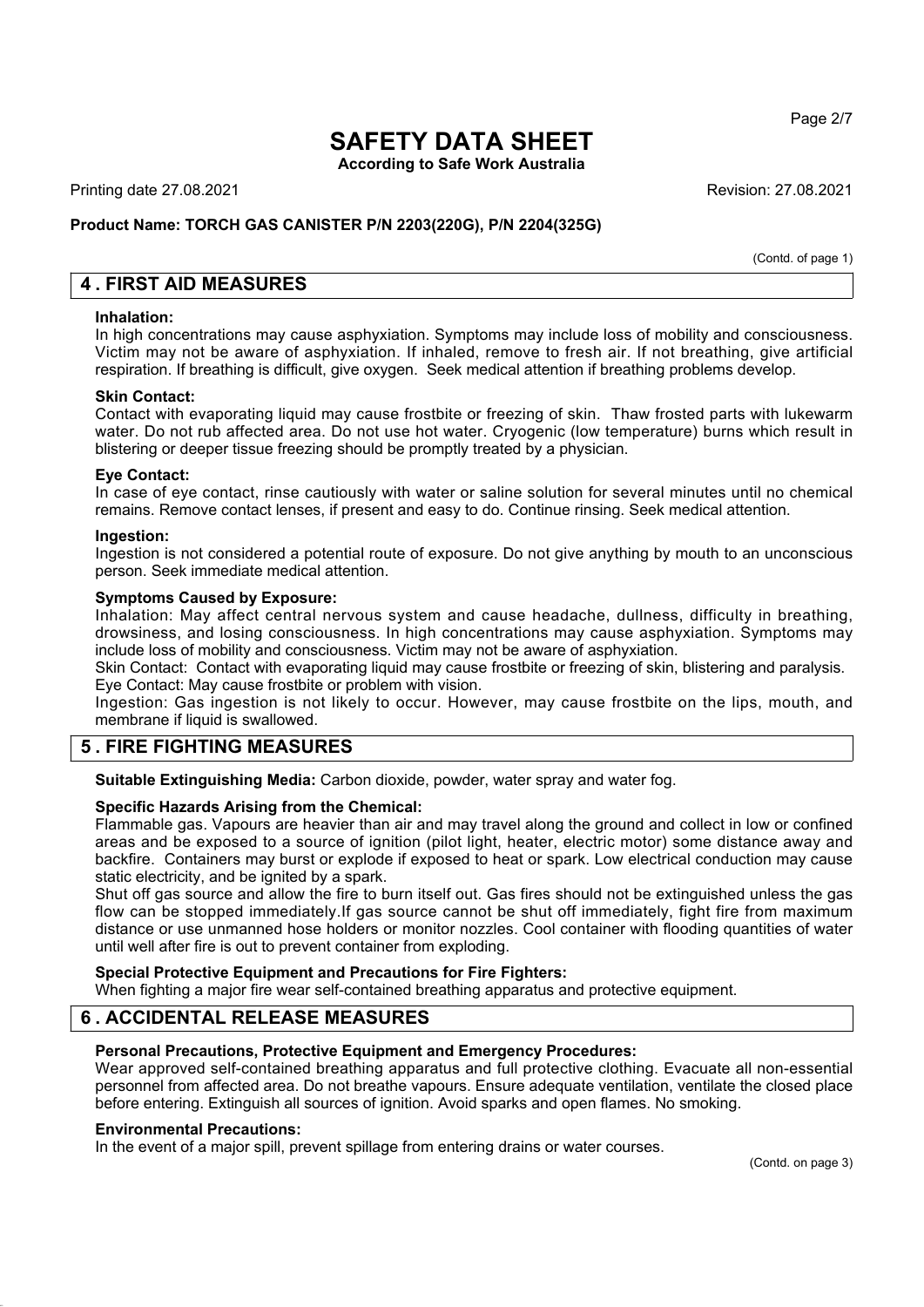**According to Safe Work Australia**

Printing date 27.08.2021 Revision: 27.08.2021

#### **Product Name: TORCH GAS CANISTER P/N 2203(220G), P/N 2204(325G)**

(Contd. of page 2)

#### **Methods and Materials for Containment and Cleaning Up:**

Eliminate all sources of ignition and stop leak if safe to do so. Secure the cylinder and slowly discharge the gas to the atmosphere in a well-ventilated area or outdoors. Vapour can be dispersed with sustained water spray. Use only non-sparking tools.

## **7 . HANDLING AND STORAGE**

#### **Precautions for Safe Handling:**

Use of safe work practices are recommended to avoid eye or skin contact and inhalation of vapours or gas. Use in a well-ventilated area since use in the airtight place may cause explosion and suffocation. Take precautionary measures against static discharge.

Food, beverages and tobacco products should not be stored or consumed where this material is in use. Always wash hands before smoking, eating, drinking or using the toilet. Wash contaminated clothing and other protective equipment before storage or re-use. Provide eyewash fountains and safety showers in close proximity to points of potential exposure.

#### **Conditions for Safe Storage:**

Store in a cool, dry and well ventilated area. Protect from direct sunlight, heat, sparks, open flames and hot surfaces. Do not expose to temperatures exceeding 40 °C. Close container valve after each

use and when empty, even if still connected to equipment. Ground / bond container and receiving equipment. Take precautionary measures against static discharge. Keep away from strong oxidisers, nitric acid, chlorine dioxide, carbonyl nickel and acid. Leave valve

protection caps in place until the container has been secured against either a wall or bench or placed in a container stand and is ready for use. Damaged valves should be reported immediately to the supplier

## **8 . EXPOSURE CONTROLS AND PERSONAL PROTECTION**

#### **Exposure Standards:**

#### **106-97-8 Butane**

NES TWA: 1900 mg/m<sup>3</sup>, 800 ppm

**68476-85-7 Petroleum gases, liquefied**

NES TWA: 1800 mg/m³, 1000 ppm

#### **Engineering Controls:**

Local exhaust and general ventilation are necessary in work area to prevent accumulation of explosive mixtures. Provide special ventilation in sumps and confined spaces. Use explosion-proof ventilating equipment. Gas detectors should be used when quantities of flammable gases or vapours may be released

#### **Respiratory Protection:**

Use approved full face supplied air respirator if high airborne concentrations of the material are present. See Australian Standards AS/NZS 1715 and 1716 for more information.

#### **Skin Protection:**

Leather, wool or aramid blend gloves. See Australian/New Zealand Standard AS/NZS 2161 for more information.

Occupational protective clothing (depending on conditions in which it has to be used, in particular as regards the period for which it is worn, which shall be determined on the basis of the seriousness of the risk, the frequency of exposure to the risk, the characteristics of the workstation of each worker and the performance of the protective clothing). See Australian/New Zealand Standard AS/NZS 4501 for more information.

#### **Eye and Face Protection:**

Eye and face protectors for protection against gas. See Australian/New Zealand Standard AS/NZS 1337.

(Contd. on page 4)

Page 3/7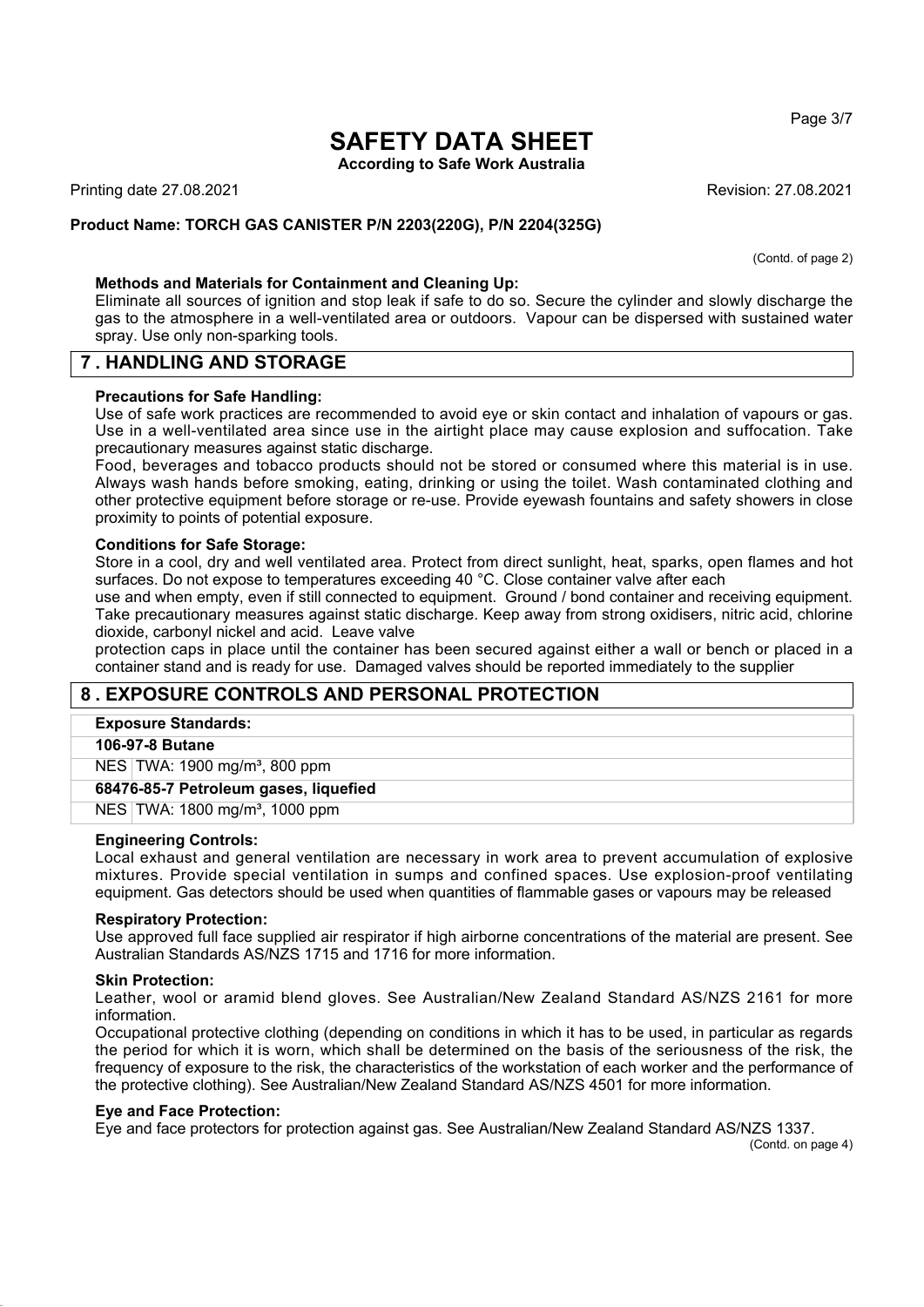## **SAFETY DATA SHEET According to Safe Work Australia**

Printing date 27.08.2021 **Revision: 27.08.2021** 

**Product Name: TORCH GAS CANISTER P/N 2203(220G), P/N 2204(325G)**

(Contd. of page 3)

# **9 . PHYSICAL AND CHEMICAL PROPERTIES**

| Appearance:                                                         |                                                              |
|---------------------------------------------------------------------|--------------------------------------------------------------|
| Form:                                                               | Liquid and vapour                                            |
| Colour:                                                             | Colourless                                                   |
| Odour:                                                              | Occasionally smells like rotten garlic, otherwise odourless. |
| <b>Odour Threshold:</b>                                             | No information available                                     |
| pH-Value:                                                           | Not applicable                                               |
| <b>Melting point/Melting range:</b>                                 | -138.3 $^{\circ}$ C (N-Butane)                               |
|                                                                     | -160 °C (Iso-Butane)                                         |
|                                                                     | -187.7 $°C$ (Propane)                                        |
| <b>Initial Boiling Point/Boiling Range:</b>                         | $-0.5$ °C (N-Butane)                                         |
|                                                                     | -11.5 °C (Iso-Butane)                                        |
|                                                                     | -42.1 $°C$ (Propane)                                         |
| <b>Flash Point:</b>                                                 | -73.3 $^{\circ}$ C (N-Butane)                                |
|                                                                     | -88.0 °C (Iso-Butane)                                        |
|                                                                     | $-104.4$ °C (Propane)                                        |
| <b>Flammability:</b>                                                | <b>Extremely flammable</b>                                   |
| <b>Auto-ignition Temperature:</b>                                   | 287 °C (N-Butane)                                            |
|                                                                     | 460 °C (Iso-Butane)                                          |
|                                                                     | 466.1 °C (Propane)                                           |
| <b>Decomposition Temperature:</b>                                   | No information available                                     |
| <b>Explosion Limits:</b>                                            |                                                              |
| Lower:                                                              | 1.9 Vol % (N-Butane)                                         |
|                                                                     | 1.8 Vol % (Iso-Butane)<br>2.2 Vol % (Propane)                |
| Upper:                                                              | 8.4 Vol % (N-Butane)                                         |
|                                                                     | 8.4 Vol % (Iso-Butane)                                       |
|                                                                     | 9.5 Vol % (Propane)                                          |
| <b>Vapour Pressure:</b>                                             | 0.214MPa @21.1 °C (N-Butane)                                 |
|                                                                     | 0.304MPa @20 °C (Iso-Butane)                                 |
|                                                                     | 0.75MPa @20 °C (Propane)                                     |
| Density:                                                            | Not determined.                                              |
| <b>Relative Density:</b>                                            | 0.549 (water = 1) @20 °C (N-Butane)                          |
|                                                                     | 0.549 (water = 1) @20 °C (Iso-Butane)                        |
|                                                                     | 0.501 (water = 1) @20 °C (Propane)                           |
| <b>Vapour Density:</b>                                              | 2.1 (air = 1) @20 °C (N-Butane)                              |
|                                                                     | 2.595 (air = 1) @ 20 °C (Iso-Butane)                         |
|                                                                     | 1.55 (air = 1) @20 °C (Propane)                              |
| <b>Evaporation Rate:</b>                                            | 100 %                                                        |
| <b>Solubility in Water:</b>                                         | 3.25ml/100ml@20 °C (N-Butane)                                |
|                                                                     | 0.007g/100ml@20 °C (Propane)                                 |
| Partition Coefficient (n-octanol/water): 2.89 as log POW (N-Butane) |                                                              |
|                                                                     | 2.8 as log POW (Iso-Butane)                                  |
|                                                                     | 2.36 as log POW (Propane)                                    |
| <b>Viscosity:</b>                                                   | No information available                                     |
| VOC:                                                                | No information available                                     |
|                                                                     |                                                              |

# **10 . STABILITY AND REACTIVITY**

### **Possibility of Hazardous Reactions:**

Can form a potentially explosive atmosphere in air. May react violently with oxidants.

Page 4/7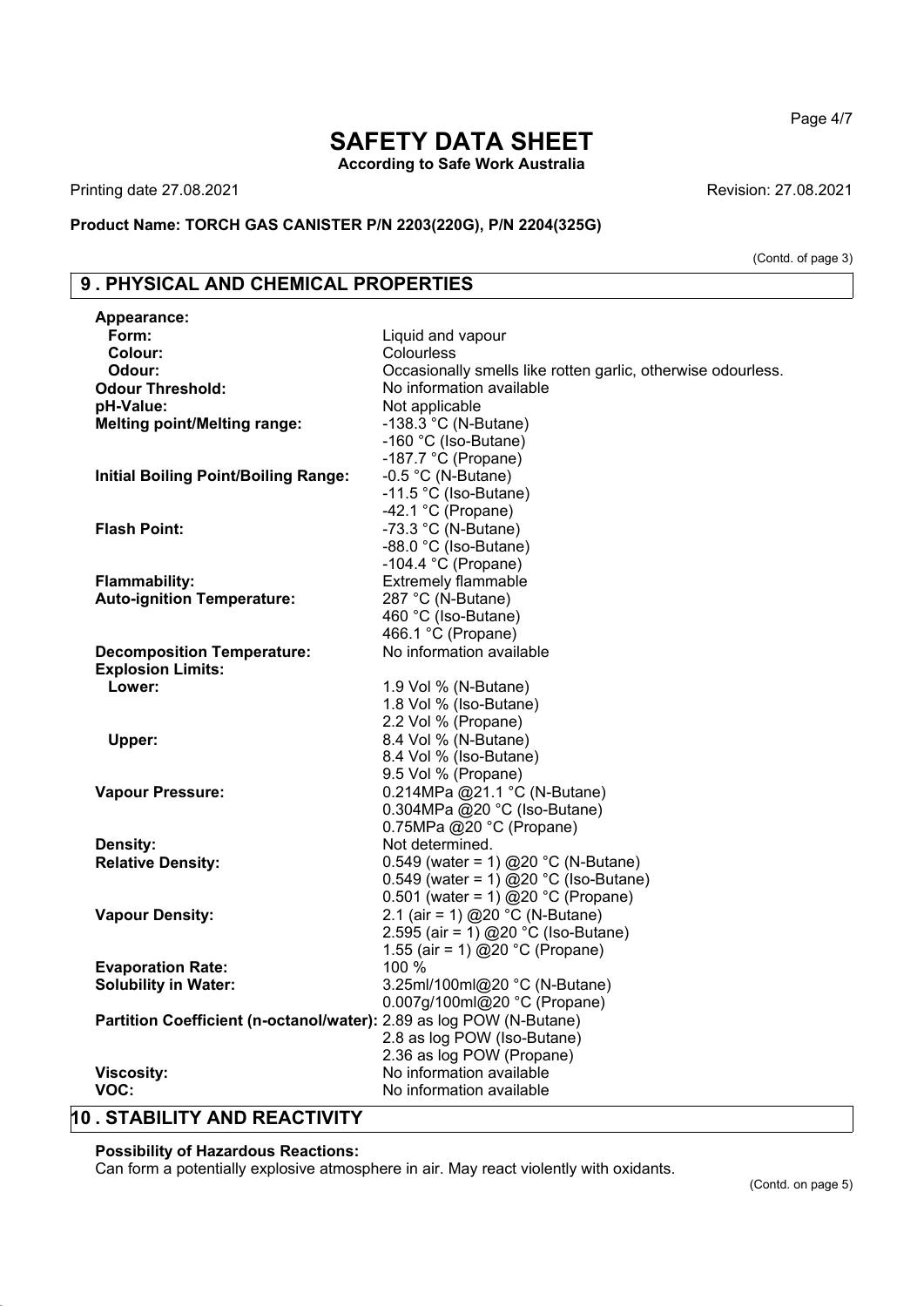**According to Safe Work Australia**

Printing date 27.08.2021 Revision: 27.08.2021

#### **Product Name: TORCH GAS CANISTER P/N 2203(220G), P/N 2204(325G)**

(Contd. of page 4)

Page 5/7

**Chemical Stability:** Stable at a normal temperature and pressure.

**Conditions to Avoid:** Heat, sparks, open flames, hot surfaces, direct sunlight and temperature above 40℃. **Incompatible Materials:** Strong oxidisers, nitric acid, chlorine dioxide, carbonyl nickel and acid.

**Hazardous Decomposition Products:** Oxides of carbon.

## **11 . TOXICOLOGICAL INFORMATION**

#### **Toxicity:**

#### **LD**₅₀**/LC**₅₀ **Values Relevant for Classification:**

**106-97-8 Butane**

Inhalation  $LC_{50}/4$  h 658 mg/l (rat)

**74-98-6 Propane**

Inhalation  $LC_{50}/4$  h 658 mg/l (rat)

#### **Acute Health Effects**

#### **Inhalation:**

Simple asphyxiant. May affect central nervous system and cause headache, dullness, difficulty in breathing, drowsiness, and losing consciousness. In high concentrations may cause asphyxiation. Symptoms may include loss of mobility and consciousness. Victim may not be aware of asphyxiation. 19,000ppm concentration may cause immediate danger to life or health.

**Skin:** Contact with liquid may cause frostbite and blistering.

**Eye:** Contact with liquid may cause frostbite and loss of eyesight.

**Ingestion:**

Gas ingestion is not likely to occur. However, may cause frostbite on the lips, mouth, and membrane if liquid is swallowed.

**Skin Corrosion / Irritation:** Based on classification principles, the classification criteria are not met.

**Serious Eye Damage / Irritation:** Based on classification principles, the classification criteria are not met.

**Respiratory or Skin Sensitisation:** Based on classification principles, the classification criteria are not met.

**Germ Cell Mutagenicity:** Based on classification principles, the classification criteria are not met.

**Carcinogenicity:** This product does NOT contain any IARC listed chemicals.

**Reproductive Toxicity:** Based on classification principles, the classification criteria are not met.

**Specific Target Organ Toxicity (STOT) - Single Exposure:**

Based on classification principles, the classification criteria are not met.

**Specific Target Organ Toxicity (STOT) - Repeated Exposure:**

Based on classification principles, the classification criteria are not met.

**Aspiration Hazard:** Based on classification principles, the classification criteria are not met.

**Chronic Health Effects:** May cause the same symptoms as acute exposure.

**Existing Conditions Aggravated by Exposure:** No information available

## **12 . ECOLOGICAL INFORMATION**

**Ecotoxicity:** No information available

**Aquatic toxicity:** No information available

**Persistence and Degradability:** No information available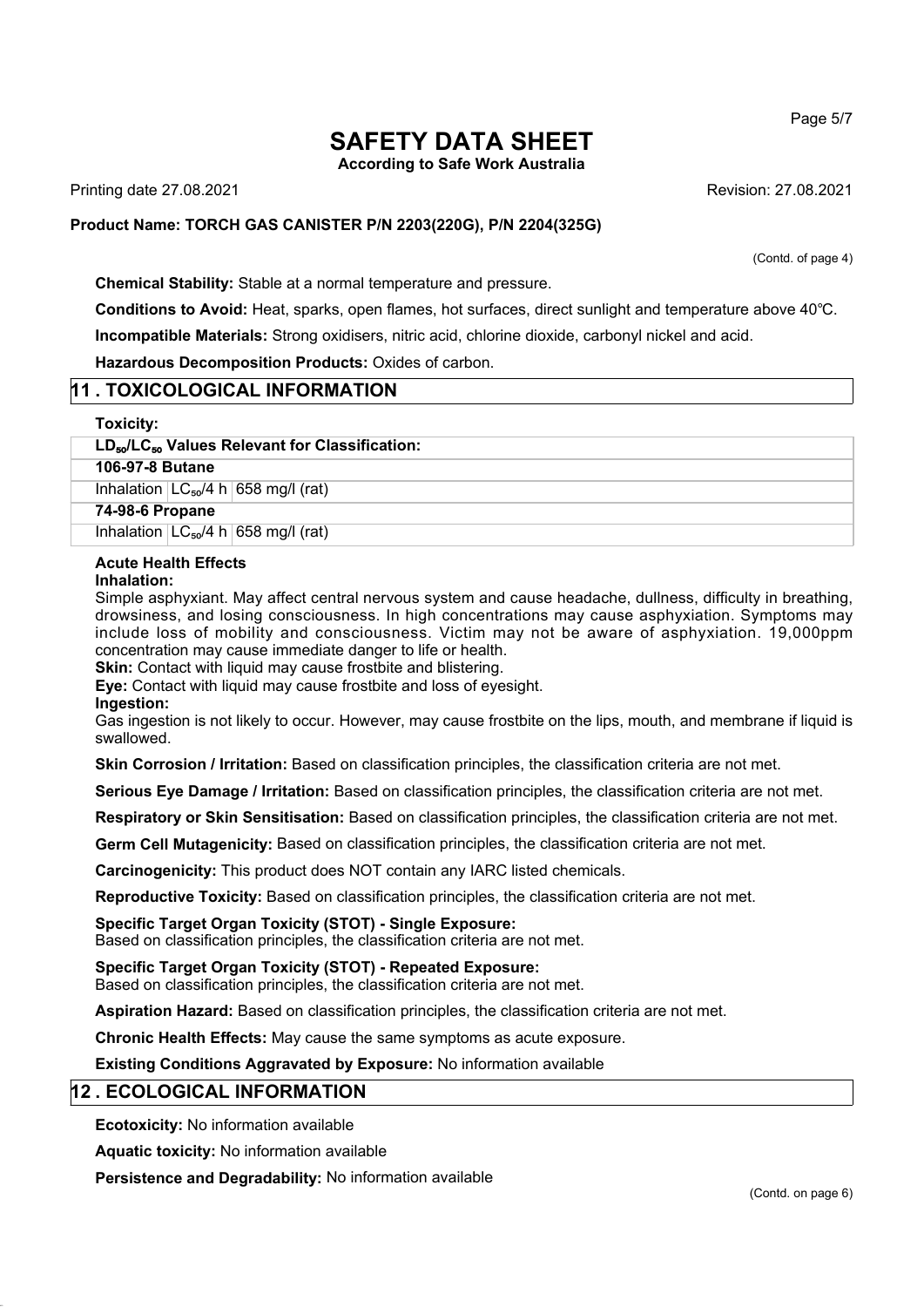**According to Safe Work Australia**

Printing date 27.08.2021 Revision: 27.08.2021

#### **Product Name: TORCH GAS CANISTER P/N 2203(220G), P/N 2204(325G)**

#### **Bioaccumulative Potential:** No information available

**Mobility in Soil:** No information available

#### **13 . DISPOSAL CONSIDERATIONS**

**Disposal Methods and Containers:** Dispose according to applicable local and state government regulations.

#### **Special Precautions for Landfill or Incineration:**

Please consult your state Land Waste Management Authority for more information.

## **14 . TRANSPORT INFORMATION UN Number ADG, IMDG, IATA** UN2037 **Proper Shipping Name ADG, IMDG, IATA** RECEPTACLES, SMALL, CONTAINING GAS (GAS CARTRIDGES) without a release device, non-refillable **Dangerous Goods Class ADG Class:** 2.1 **Packing Group:** ADG, IMDG **Not applicable** Not applicable **IATA Passanger and Cargo Aircraft - Packaging Instructions** Y203 - Max.Net Qty/Pkg 1 kg Cargo Aircraft Only - Packaging Instructions 203 - Max.Net Qty/Pkg 15 kg **Hazchem Code:** 2T **Special Provisions:** 191, 277, 303 **Limited Quantities:** 1L **Packagings & IBCs - Packing Instruction:** P003 **Packagings & IBCs - Special Packing Provisions:** PP17

### **15 . REGULATORY INFORMATION**

| <b>Australian Inventory of Chemical Substances:</b> |                            |
|-----------------------------------------------------|----------------------------|
| 106-97-8 Butane                                     |                            |
|                                                     | 75-28-5 Propane, 2-methyl- |
|                                                     | 74-98-6 Propane            |

www.msds.com.au

**Standard for the Uniform Scheduling of Drugs and Poisons (SUSMP) - Poison Schedule:** Not Scheduled.

### **16 . OTHER INFORMATION**

#### **Date of Preparation or Last Revision:** 27.08.2021

**Prepared by:** MSDS.COM.AU Pty Ltd

#### **Abbreviations and acronyms:**

ADG: Australian Dangerous Goods

IMDG: International Maritime Code for Dangerous Goods

IATA: International Air Transport Association

GHS: Globally Harmonised System of Classification and Labelling of Chemicals

CAS: Chemical Abstracts Service (division of the American Chemical Society)

Page 6/7

(Contd. of page 5)